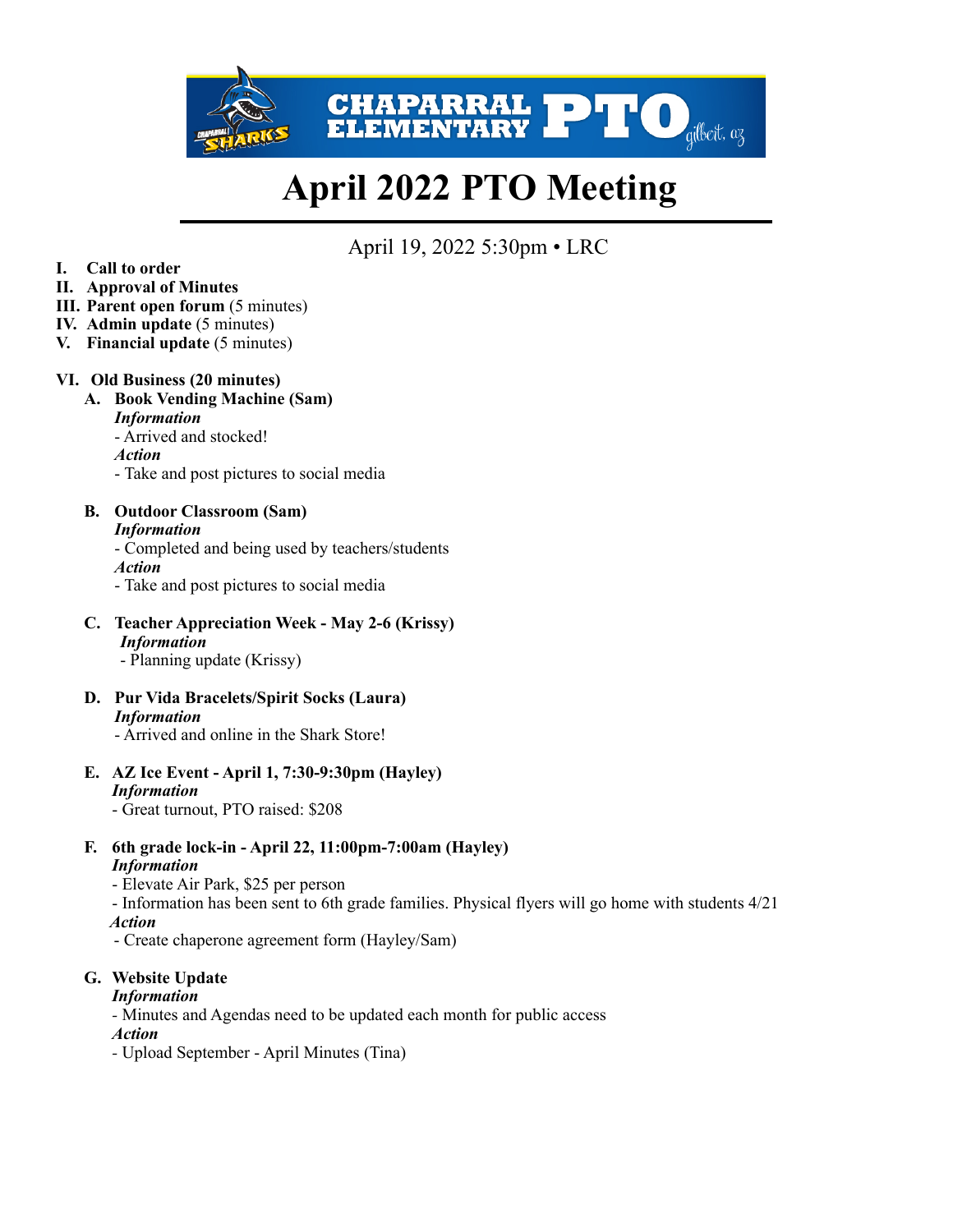#### **H. FunRun Incentives (Laura/Sam)**

## *Information*

- Online vote held to approve increased teacher incentive totaling 10% of total monies collected by each class, not amount raised.

- Approved 4/3 12pm with 7 yes, 0 no, 4 abstain

- Additional checks were written and distributed to teachers

## *Actions*

- Coordinate grade level incentive prizes with team leads (Laura/Sam)
- Ice cream 3rd, cookies 4th, popsicle 2nd

# **I.**

# **VII. Recurring Business (10 minutes)**

## **A. Otter Pops - 10am-1:30pm**

# *Information*

- 4/27 (6th), 5/11 (gifted), 5/25 (pto)
- Restocked 1000 Otter Pops on 4/8

*Action*

- Sign up for Otter Pop time slots as available at **[bit.ly/otterpops21](http://bit.ly/otterpops21)**

# **B. Coffee Truck - April 29, 7-9am**

## *Information*

- Coffee truck will be on campus on the soccer field

*Action* 

- Please remind teachers to send out information to parents regarding Otter Pops and Coffee Truck

# **C. Shark Store**

#### *Information*

- All inventory is updated in the Shark Store

# **VIII. New Business (15 minutes)**

- **A. Celebration of Leadership May 15, 4:30-7:30pm**  *Information*
	- Selling Shark Store items and passing out PTO information
	- Volunteers needed to set up at 3:30, and work 1 hour shifts.

#### *Action*

- Sign up at **[bit.ly/CHP050522](http://bit.ly/CHP050522)**

# **B. Pastries with VIPS - May 13, 7-8am**

# *Information*

- Update from Krissy on:
- Pastries/Beverage Vendor
- Facilities request/admin approval on Thursday set up
- Volunteer signup form
- Shark Store sales during event
- New event banner design
- RSVP link?
- Flyer has been created and sent to admin for distribution

#### *Action*

- Promote on social media (Krissy/Sam)
- Print and distribute paper flyers by 5/4 (Krissy)
- Petty cash for Shark Store cash box? (Sam)
- Submit banner for production (Sam)